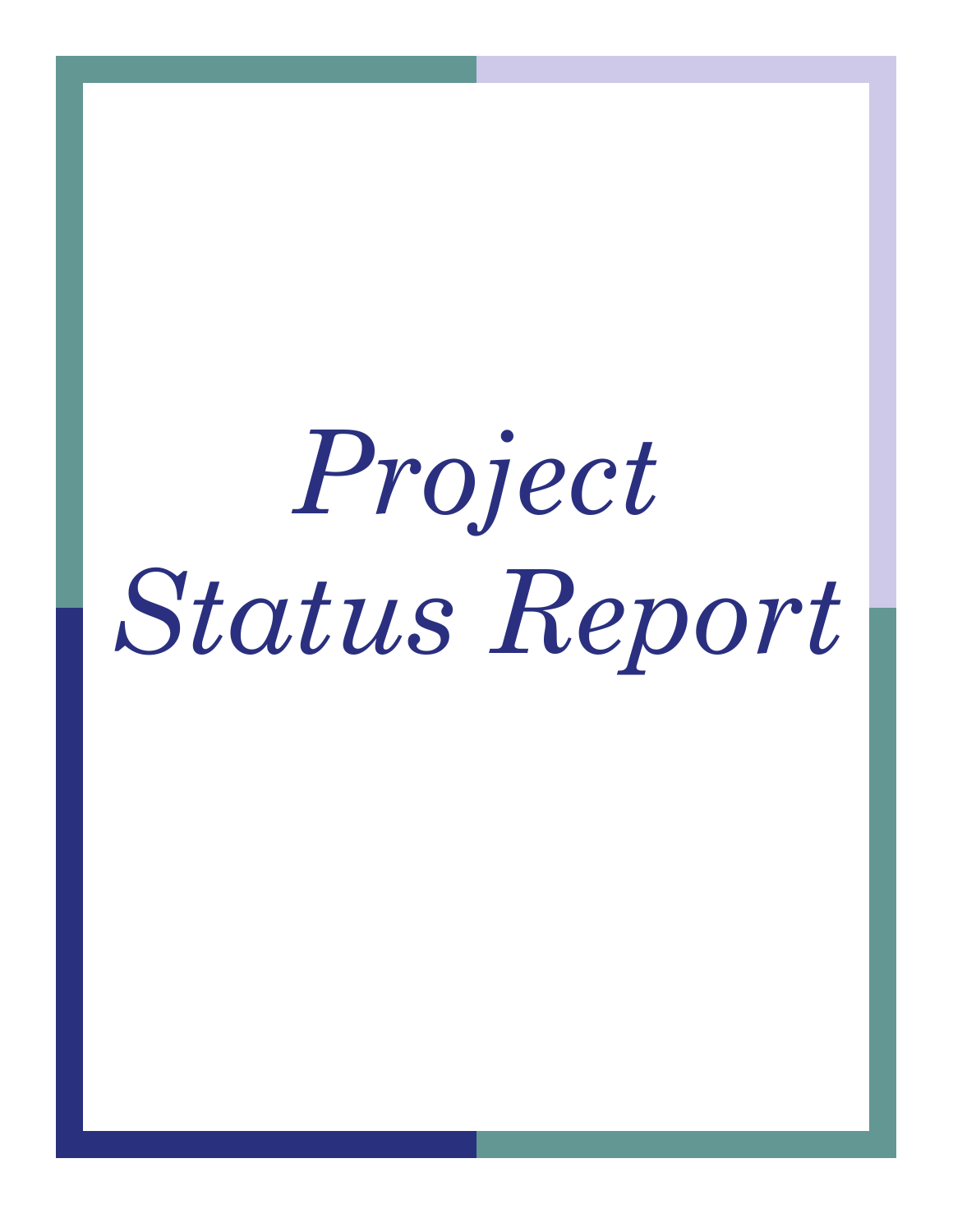### **City of Stayton Project Status Report**

|                | <b>Project Description</b>                                                                      | <b>Dept</b>                      | <b>Project Status</b>                                                                                                                                                                                                                                                                                                                                                    | <b>Project Dates</b>                                        |
|----------------|-------------------------------------------------------------------------------------------------|----------------------------------|--------------------------------------------------------------------------------------------------------------------------------------------------------------------------------------------------------------------------------------------------------------------------------------------------------------------------------------------------------------------------|-------------------------------------------------------------|
|                | Goal 1 - Improve Public Infrastructure                                                          |                                  |                                                                                                                                                                                                                                                                                                                                                                          |                                                             |
|                | Wastewater Treatment Facility (WWTF)<br>Phase 1 Improvements                                    | <b>Public Works</b>              | \$11.3 Million WWTF Plant Upgrade. Slayden Construction Group (SCG). Construction<br>completed. Warranty period initiated August 29, 2012. City operating plant. Retainage<br>withheld until Sludge Dryer operating problems are resolved: seals & consistent operating<br>process. Keller working with Slayden & Thermaflite (supplier).                                | Project Completed. Warranty Period.                         |
| 2              | Facilities Inventory & Maintenance Schedule                                                     | <b>Public Works</b>              | Prepare a maintenance/management program for city-owned buildings and facilities. 2012<br>projects include: HVAC & Roof Replacements at City Hall PD. 100% complete - Sept. 2012.                                                                                                                                                                                        | City Hall/PD HVAC & Roofing completed.                      |
| $\overline{4}$ | 10th Avenue Street & Drainage Improvements<br>(E. Santiam to Hospital)                          | <b>Public Works</b>              | Construction 98% complete. Detention Basin planting - November 2012. Planting to be<br>complete by December 1st. Warranty period started 10-25-2012.                                                                                                                                                                                                                     | Project Completed. Warranty Period.                         |
| 5              | 2012 Street Maintenance Activities                                                              | <b>Public Works</b>              | Summer 2012 maintenance work: gravel streets, pavement patching, crack-sealing<br>completed. Gravel street maintenance in Spring 2013.                                                                                                                                                                                                                                   | 6th Ave Paving Completed.                                   |
| 6              | Sidewalk Maintenance Program                                                                    | <b>Public Works</b>              | City Council approved Sidewalk Maintenance Program in September 2012. Initial Public<br>Information mailing in November 2012. Inventory, Notices and Repair Work before June<br>2013. Focus 1st area of inventory, enforcement and repairs in the Downtown Area.                                                                                                         | January - June 2013                                         |
| 7              | Shaff Rd Grant Apps - Safe Routes to School<br>and ODOT Bicycle/Pedestrian grant<br>application | <b>Public Works</b>              | City application to ODOT passed Step 1 review for a Bike/Ped&TE grant for Shaff Rd near<br>Stayton Middle School. City Engineer John Ashley has prepared a Project Report and City<br>staff will meet with ODOT, North Santiam School District staff and Marion County staff in<br>late November to finalize the grant application.                                      | Final TE/Bike Ped App<br>Due December 13, 2012              |
|                | Goal 2- Support & Encourage Economic Development                                                |                                  |                                                                                                                                                                                                                                                                                                                                                                          |                                                             |
|                | Review and update city regulations affecting<br>economic development.                           | PW, Planning &<br>Administration | Comp Plan Update Committee - review Comp Plan, city regulations and economic<br>incentives. Committee completed DRAFT Stayton Comprehensive Plan update.<br>Planning Commission approved and forwarded to the City Concil in September 2012. Staff<br>has started SDC's review per Committee & City Council recommendations. Has submitted<br>report on SDCs to Council. | <b>City Council Review</b><br>November 2012 to January 2013 |
| $\overline{2}$ | Review economic development incentives                                                          |                                  | Look for opportunities to support local businesses & industries. Enterprise Zone applies to<br>Planning & Admin Wilco Rd. industrial area and provides tax incentives for Capital Investments. Master Craft<br>started operations in Stayton in 2012.                                                                                                                    | On-going                                                    |
|                |                                                                                                 |                                  | Dan working with Downtown Committee on small projects. Fluent Engineering re: street                                                                                                                                                                                                                                                                                     |                                                             |

3 Downtown Revitalization Proposals Planning

2012.

light retrofit funding ideas and development of long term lighting plan to start in September

Small projects - Ongoing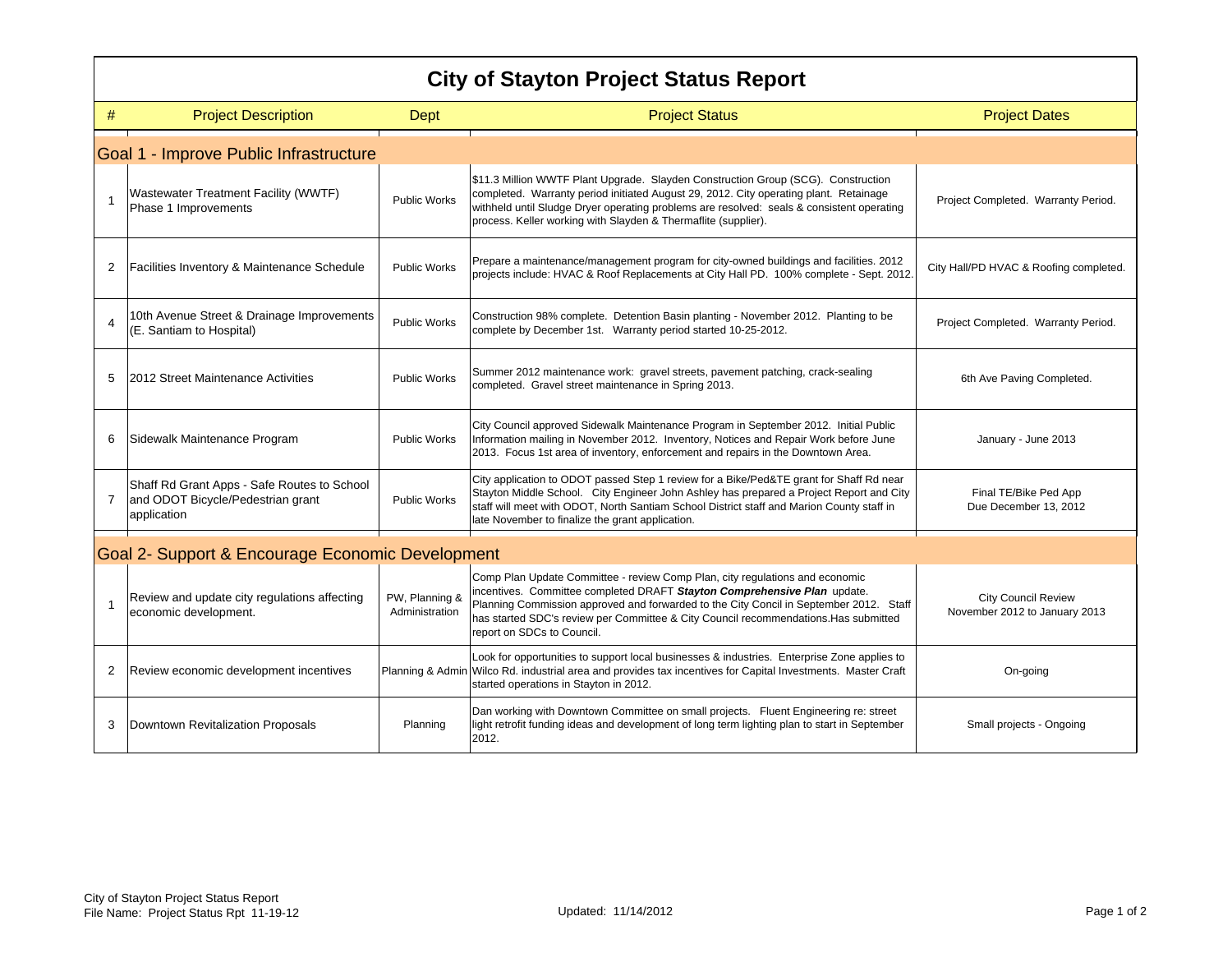|                | <b>City of Stayton Project Status Report</b>                  |                     |                                                                                                                                                                                                                                                                                                                                                                                                                                                                                                                                                                                                                                                         |                                                                                                                                       |  |  |
|----------------|---------------------------------------------------------------|---------------------|---------------------------------------------------------------------------------------------------------------------------------------------------------------------------------------------------------------------------------------------------------------------------------------------------------------------------------------------------------------------------------------------------------------------------------------------------------------------------------------------------------------------------------------------------------------------------------------------------------------------------------------------------------|---------------------------------------------------------------------------------------------------------------------------------------|--|--|
| #              | <b>Project Description</b>                                    | <b>Dept</b>         | <b>Project Status</b>                                                                                                                                                                                                                                                                                                                                                                                                                                                                                                                                                                                                                                   | <b>Project Dates</b>                                                                                                                  |  |  |
|                |                                                               |                     | Goal 3- Build Partnerships with Community Organizations and other Government Entities                                                                                                                                                                                                                                                                                                                                                                                                                                                                                                                                                                   |                                                                                                                                       |  |  |
|                | <b>Partnership Efforts</b>                                    | All Depts           | Leaders Roundtable Meetings - 2nd Friday of Month (Covered Bridge Café)<br>Commissioners Breakfasts - 2nd Tuesday of Month (Covered Bridge Café)<br>Library Outreach Storyteller in various public and private schools/pre-schools funded for 4th<br>year. Collins Foundation, Friends of Library, Northwest Natural Gas & Larry Smith awarded<br>\$18,000 in challenge grants to the Library Foundation for Crown Jewel Society fundraising<br>effort. \$13,000 in matching gifts raised by November 1, 2012. SPLF needs \$5,000 to reach<br>goal and get full grants. See SPLF and City partnership for Library meeting room<br>enhancemenst (below). | SPLF Challenge Grants - Summer/Fall 2012<br>Library Foundation seeking Crown Jewel<br>Donations to Match \$18,000 Challenge<br>Grants |  |  |
| $\overline{2}$ | Pool Upgrades w/ Santiam Endowment and<br>Friends of the Pool | Swimming Pool       | Santiam Endowment funded pipe replacement and surge tank rehabilitation in the<br>Mechanical Room at the Stayton Pool. Work completed in September 2012. Locker rehab,<br>HVAC upgrades and various maintenance items still to be completed in 2013 and beyond.<br>See Local Option Levy for other approved pool projects.                                                                                                                                                                                                                                                                                                                              | Piping & Surge Tank Rehabilitation<br>Completed in September 2012.                                                                    |  |  |
|                |                                                               |                     | Goal 3- Build Partnerships with Community Organizations and other Government Entities (continued)                                                                                                                                                                                                                                                                                                                                                                                                                                                                                                                                                       |                                                                                                                                       |  |  |
| 3              | Volunteer Opportunities                                       | All Depts.          | Current list of volunteer opportunities is posted on City web site. 2012 I-SERVE projects<br>completed in Comm Ctr Park/Library area, Museum and Jordan Bridge repainting.<br>Community Service Workers continue to perform park maintenance.                                                                                                                                                                                                                                                                                                                                                                                                           | Next I-Serve Date - June 22, 2013                                                                                                     |  |  |
|                |                                                               |                     | Goal 4- Enhance Stayton's Livability by Supporting Parks, Library, Pool and Public Safety                                                                                                                                                                                                                                                                                                                                                                                                                                                                                                                                                               |                                                                                                                                       |  |  |
| 3              | Pioneer Park Rehab                                            | <b>Public Works</b> | Final Pioneer Park design plan for redevelopment completed. \$60K for park improvements<br>in Local Option Levy. With levy approval the Parks Board will file OPRD Local Govt Grant<br>application in April 2013.                                                                                                                                                                                                                                                                                                                                                                                                                                       | File Grant Apps in 2013.                                                                                                              |  |  |
| 4              | Community Center / Kitchen Remodel                            | Finance / PW        | Develop proposal & financing pkg to renovate, modernize or expand the Community Ctr                                                                                                                                                                                                                                                                                                                                                                                                                                                                                                                                                                     | On hold.                                                                                                                              |  |  |
| 5              | Library Lighting & ADA Upgrades                               | Library             | The library is looking for grant funds to add energy efficient lighting in the main reading<br>room. CCIS & Trust Management Grants awarded. Capitol Door installed ADA door<br>openers and Manning Concrete poured a wider sidewalk & HC ramp at library. New bike<br>rack installed in front of library. New entry lighting for Library meeting room and interior<br>improvements in Winter 2012. CCIS grant will also pay for new door openers for Com Ctr.                                                                                                                                                                                          | 90% completed. Balance of projects in<br>Winter 2012-13.                                                                              |  |  |
| $\overline{7}$ | Public Safety Code Amendments                                 | Police              | Emergency Operations Plan. PD Staff & MC Emergency Mgt staff to review a final<br>"DRAFT" before submittal to City Council.                                                                                                                                                                                                                                                                                                                                                                                                                                                                                                                             | To Council - 2013                                                                                                                     |  |  |
|                | Goal 5- Promote Honest, Efficient & Effective City Government |                     |                                                                                                                                                                                                                                                                                                                                                                                                                                                                                                                                                                                                                                                         |                                                                                                                                       |  |  |
| $\mathbf{1}$   | <b>Encourage Business Friendly Attitude</b>                   | All Depts.          | Alison McKenzie, GROW, assisting city staff on improving on city's community relations and<br>customer service approach.                                                                                                                                                                                                                                                                                                                                                                                                                                                                                                                                | On-going                                                                                                                              |  |  |
| 4              | Community Open House Town Hall Meetings                       | Mayor/Council       | Hold Community Town Hall Meetings. Next Town Hall in Winter 2013 after Council Goal<br>Setting Session.                                                                                                                                                                                                                                                                                                                                                                                                                                                                                                                                                 | Winter 2013                                                                                                                           |  |  |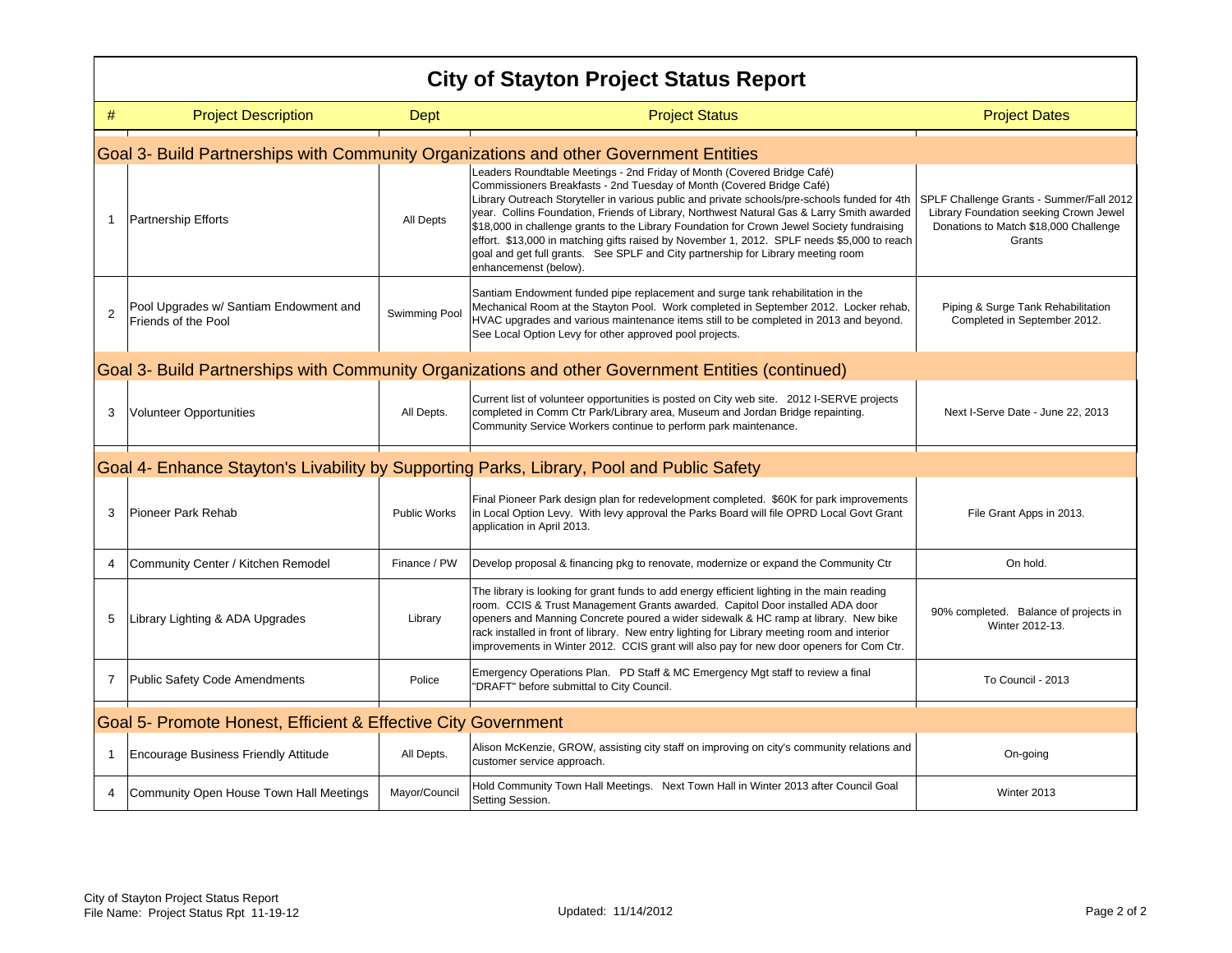## *Staff / Commission Reports*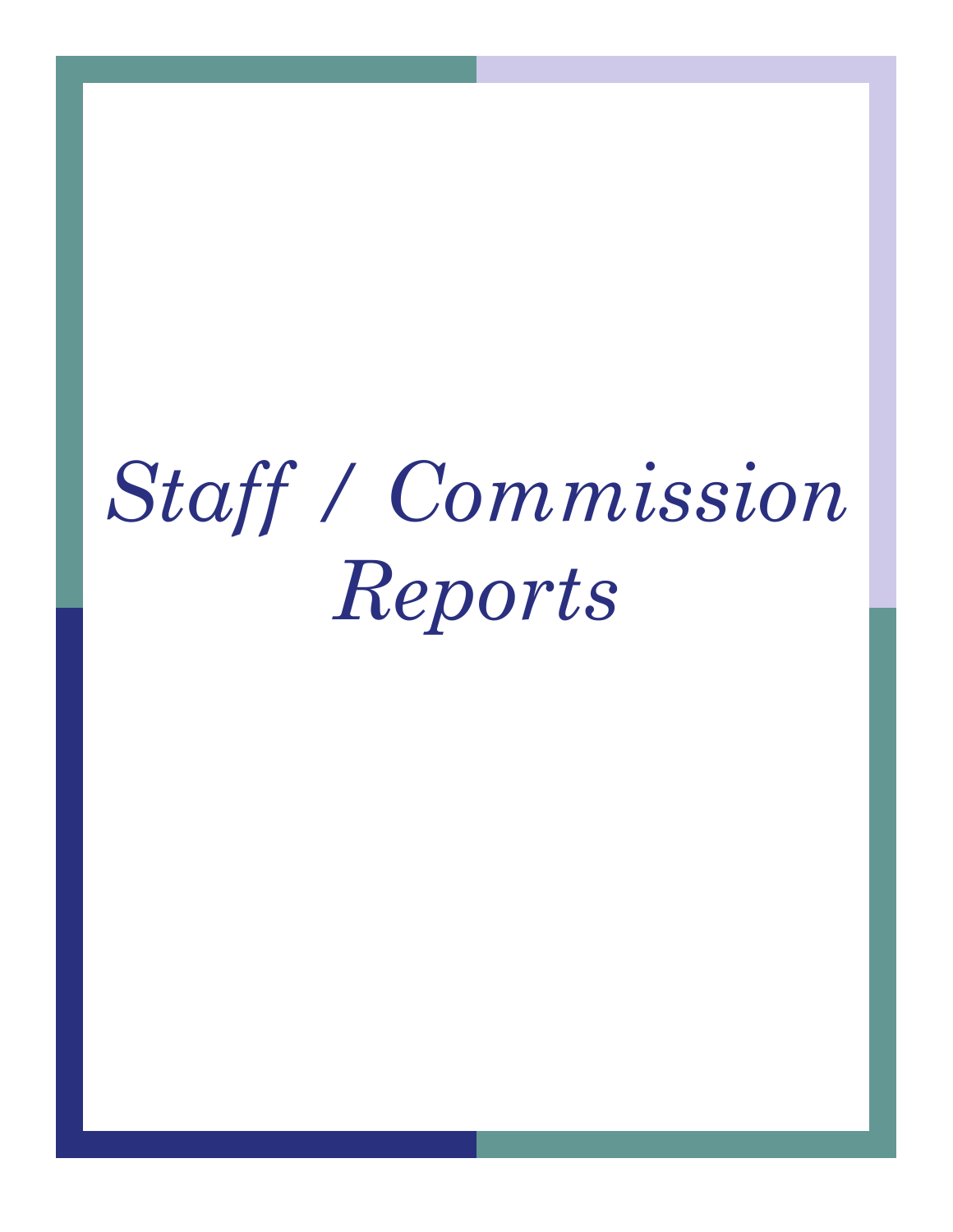

## **M E M O R A N D U M**

**TO: Mayor Scott Vigil and the Stayton City Council**

**FROM: Christine Shaffer, Finance Director** 

**DATE: November 19, 2012** 

**SUBJECT: Monthly Finance Department Report** 

Attached are the month-end reports for the major operating funds of the City. I have identified the following funds as the major operating funds: General Fund, Public Works Administration Fund, Library Fund, Water Fund, Sewer Fund, Street Fund and Swimming Pool Fund. If you have any questions, please let me know.

Departmental activity:

| <b>Utility Billing:</b>                         | October 2012 | September 2012 |
|-------------------------------------------------|--------------|----------------|
| Number of Bills sent out                        | 2,637        | 2,590          |
| Delinquent Notices sent out                     | 526          | 480            |
| Courtesy Delinquent Notices sent to Landlords   | 249          | 215            |
| Notified of Impending Shut off & Penalty        | 120          | 107            |
| Customers with Interrupted Services Non-Payment | 13           | 19             |
| Services still Disconnected                     | 0            | $\Omega$       |
| <b>Accounts Payable:</b>                        |              |                |
| Number of Checks Issued                         | 146          | 159            |
| <b>Total Amount of Checks</b>                   | \$531,598.81 | \$781,197.94   |
| <b>Accounts Receivable:</b>                     |              |                |
| Number of Invoices Sent Out                     | 5            |                |
| <b>Total Amount of Invoices</b>                 | \$3,607.00   | \$930          |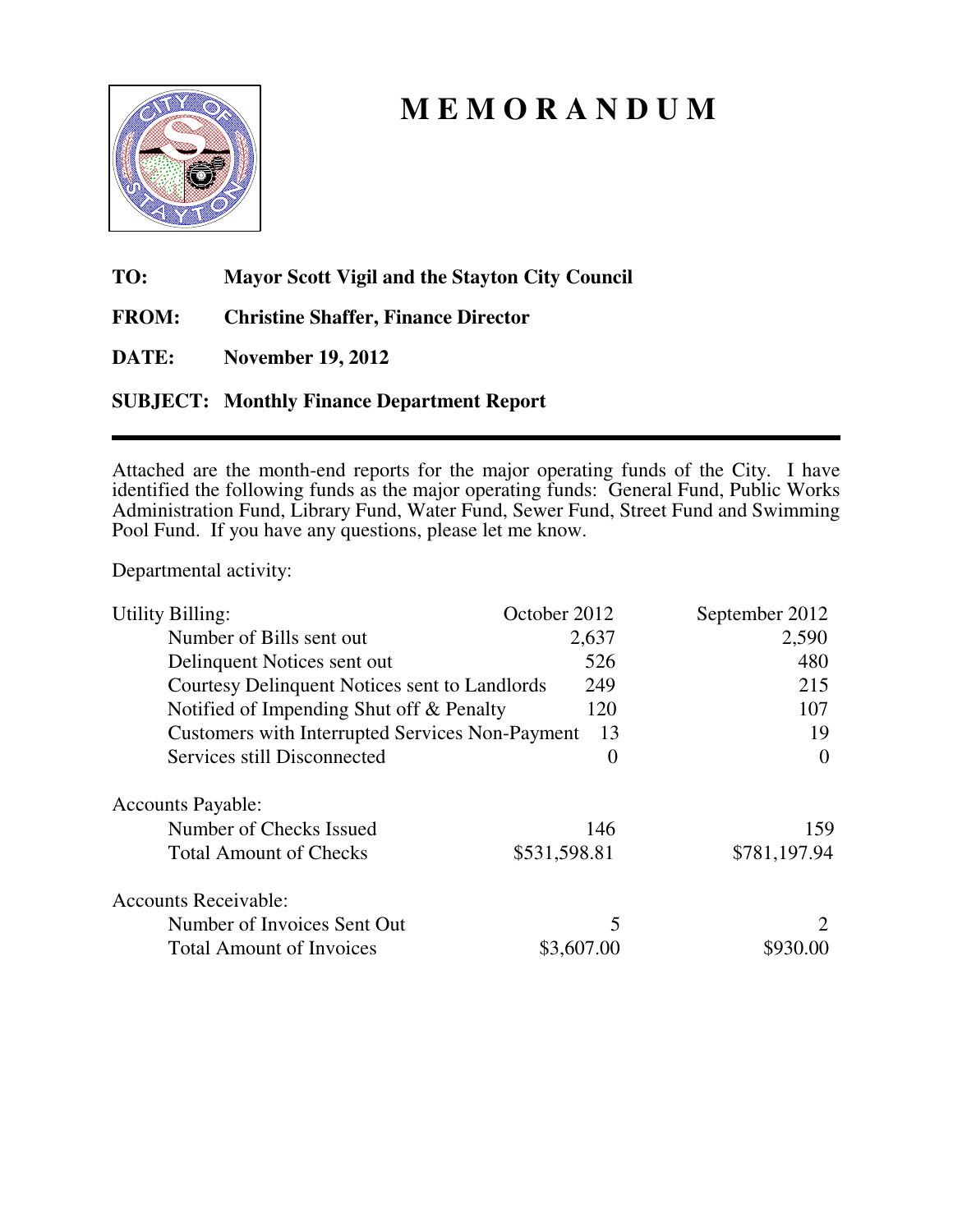#### GENERAL FUND

|                                   | <b>YTD ACTUAL</b> | <b>BUDGET</b> | VARIANCE     | <b>PCNT</b> |
|-----------------------------------|-------------------|---------------|--------------|-------------|
| <b>REVENUE</b>                    |                   |               |              |             |
| PROPERTY TAXES                    | 41,898.20         | 1,708,922.00  | 1,667,023.80 | 2.5         |
| <b>CHARGES FOR SERVICES</b>       | 456.00            | 7,200.00      | 6,744.00     | 6.3         |
| <b>GRANTS &amp; CONTRIBUTIONS</b> | 375.00            | 1,500.00      | 1,125.00     | 25.0        |
| <b>FRANCHISE FEES</b>             | 220,575.43        | 626,000.00    | 405,424.57   | 35.2        |
| LICENSES, PERMITS & FEES          | 4,434.32          | 16,000.00     | 11,565.68    | 27.7        |
| <b>FINES &amp; FORFEITURES</b>    | 11,795.43         | 20,500.00     | 8,704.57     | 57.5        |
| <b>INTERGOVERNMENTAL</b>          |                   |               |              | 33.6        |
| <b>INTEREST</b>                   | 54,885.91         | 163,200.00    | 108,314.09   |             |
|                                   | 2,423.26)         | 1,000.00      | 3,423.26     | (242.3)     |
| MISCELLANEOUS/TRANSFERS           | 104,557.36        | 385,425.00    | 280,867.64   | 27.1        |
|                                   |                   |               |              |             |
|                                   | 436,554.39        | 2,929,747.00  | 2,493,192.61 | 14.9        |
| <b>EXPENDITURES</b>               |                   |               |              |             |
| NON-DEPARTMENTAL                  | 96,611.20         | 411,000.00    | 314,388.80   | 23.5        |
| <b>ADMINISTRATION</b>             | 141,860.32        | 461,973.00    | 320,112.68   | 30.7        |
| <b>POLICE</b>                     | 577,490.46        | 1,866,232.00  | 1,288,741.54 | 30.9        |
| <b>PLANNING</b>                   | 44,734.57         | 138,224.00    | 93,489.43    | 32.4        |
| <b>COMMUNITY CENTER</b>           | 15,218.99         | 56,798.00     | 41,579.01    | 26.8        |
| <b>PARKS</b>                      | 52,695.27         | 141,576.00    | 88,880.73    | 37.2        |
| <b>STREET LIGHTING</b>            | 26,003.93         | 103,915.00    | 77,911.07    | 25.0        |
|                                   | 954,614.74        | 3,179,718.00  | 2,225,103.26 | 30.0        |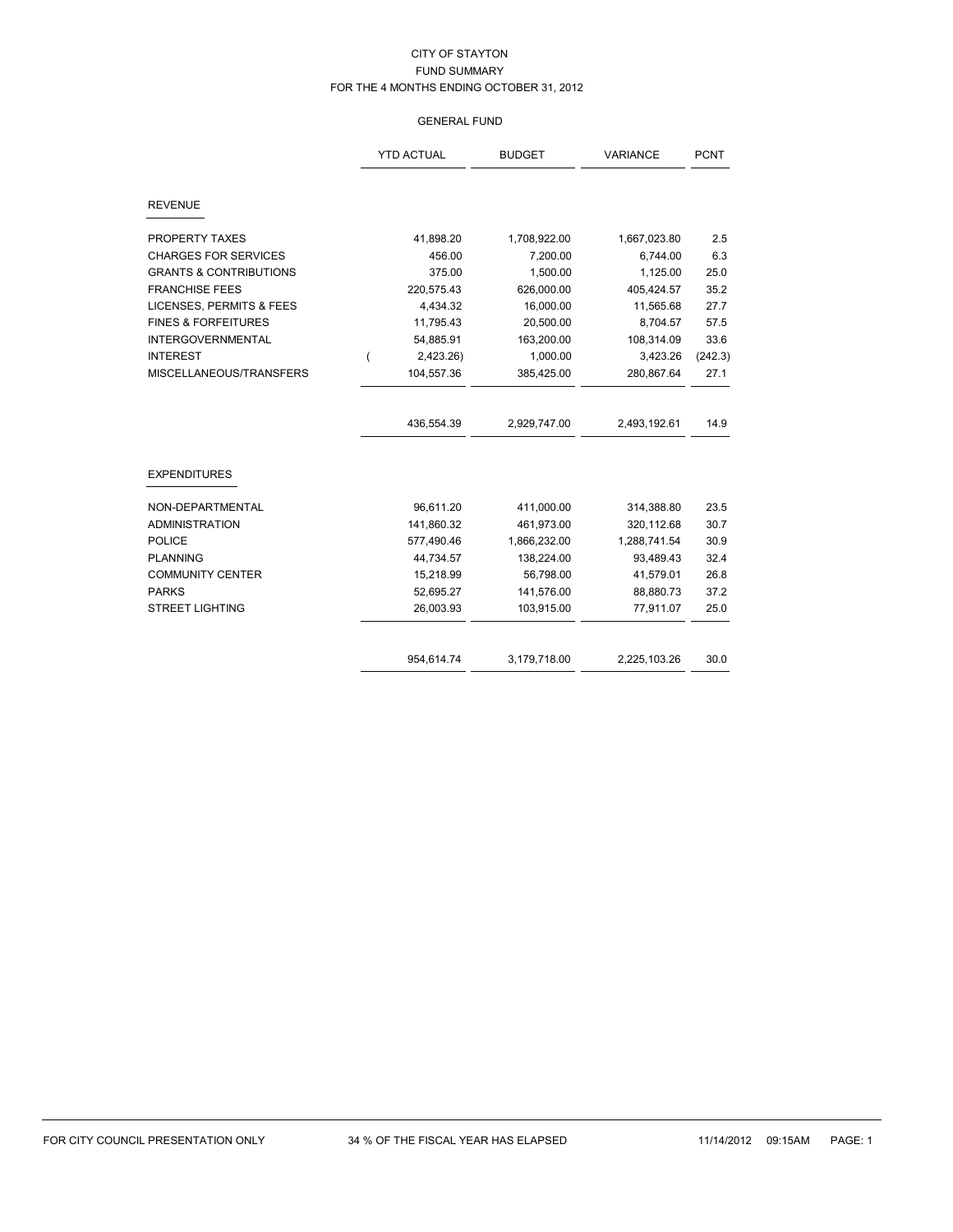#### PUBLIC WORKS ADMINISTRATION

|                         | <b>YTD ACTUAL</b> | <b>BUDGET</b> | <b>VARIANCE</b> | <b>PCNT</b> |
|-------------------------|-------------------|---------------|-----------------|-------------|
| <b>REVENUE</b>          |                   |               |                 |             |
| <b>INTEREST</b>         | 54.37             | 100.00        | 45.63           | 54.4        |
| MISCELLANEOUS/TRANSFERS | 103,250.00        | 415,000.00    | 311,750.00      | 24.9        |
|                         |                   |               |                 |             |
|                         | 103,304.37        | 415,100.00    | 311,795.63      | 24.9        |
|                         |                   |               |                 |             |
| <b>EXPENDITURES</b>     |                   |               |                 |             |
| DEPARTMENT 80           | 124,469.88        | 438,423.00    | 313,953.12      | 28.4        |
|                         | 124,469.88        | 438,423.00    | 313,953.12      | 28.4        |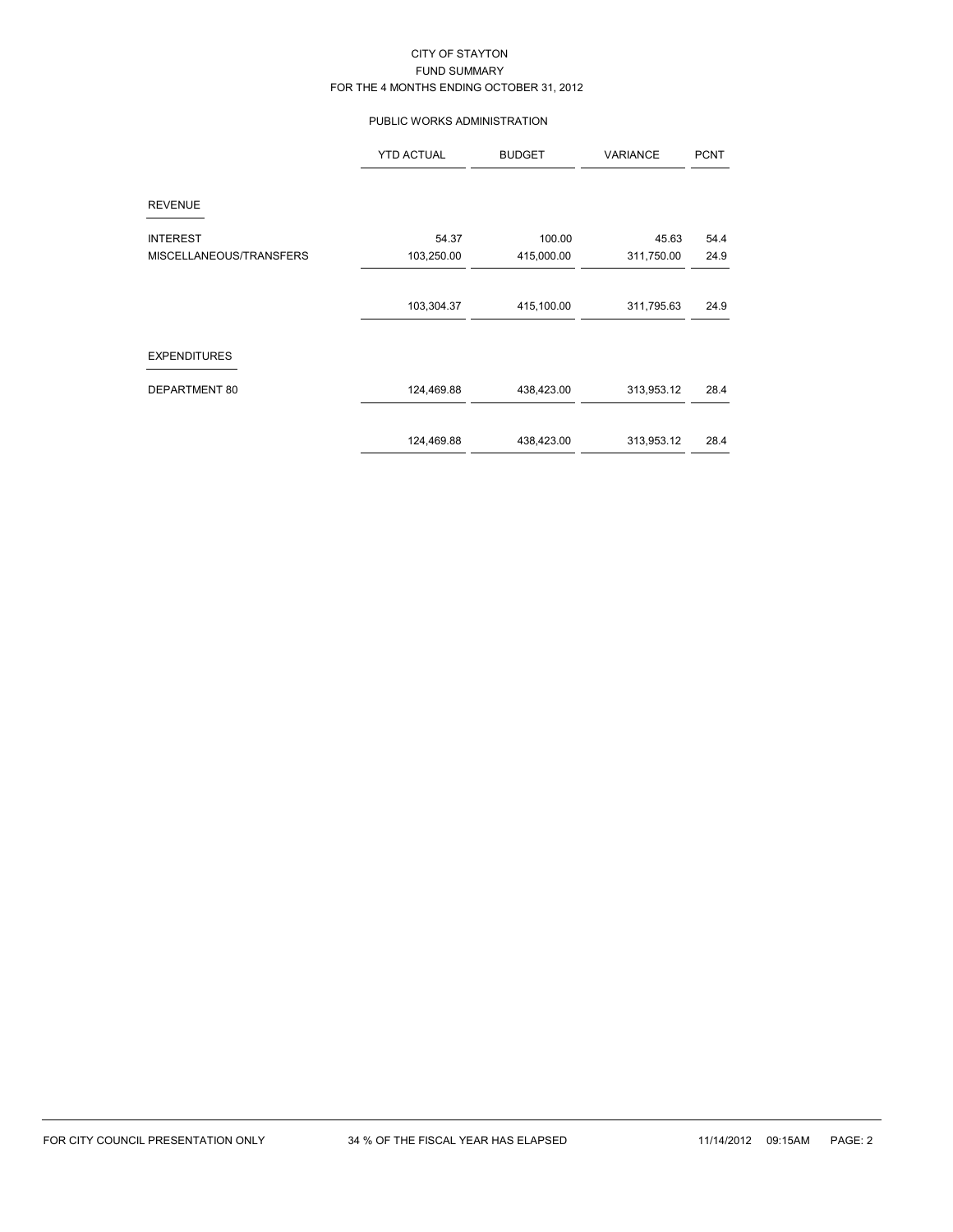#### LIBRARY FUND

|                                   | <b>YTD ACTUAL</b> | <b>BUDGET</b> | <b>VARIANCE</b> | <b>PCNT</b> |
|-----------------------------------|-------------------|---------------|-----------------|-------------|
| <b>REVENUE</b>                    |                   |               |                 |             |
|                                   |                   |               |                 |             |
| PROPERTY TAXES                    | 3,339.81          | 134,700.00    | 131,360.19      | 2.5         |
| <b>CHARGES FOR SERVICES</b>       | 16,265.25         | 80,450.00     | 64,184.75       | 20.2        |
| <b>GRANTS &amp; CONTRIBUTIONS</b> | 150.00            | 30,000.00     | 29,850.00       | .5          |
| LICENSES, PERMITS & FEES          | 3,434.75          | 12,300.00     | 8,865.25        | 27.9        |
| <b>FINES &amp; FORFEITURES</b>    | 6,026.49          | 15,000.00     | 8,973.51        | 40.2        |
| <b>INTERGOVERNMENTAL</b>          | .00.              | 1,100.00      | 1,100.00        | .0          |
| <b>INTEREST</b>                   | 93.31             | 200.00        | 106.69          | 46.7        |
| MISCELLANEOUS/TRANSFERS           | 32,375.00         | 131,100.00    | 98,725.00       | 24.7        |
|                                   | 61,684.61         | 404,850.00    | 343,165.39      | 15.2        |
| <b>EXPENDITURES</b>               |                   |               |                 |             |
| DEPARTMENT 80                     | 142,546.42        | 444,912.00    | 302,365.58      | 32.0        |
|                                   | 142,546.42        | 444,912.00    | 302,365.58      | 32.0        |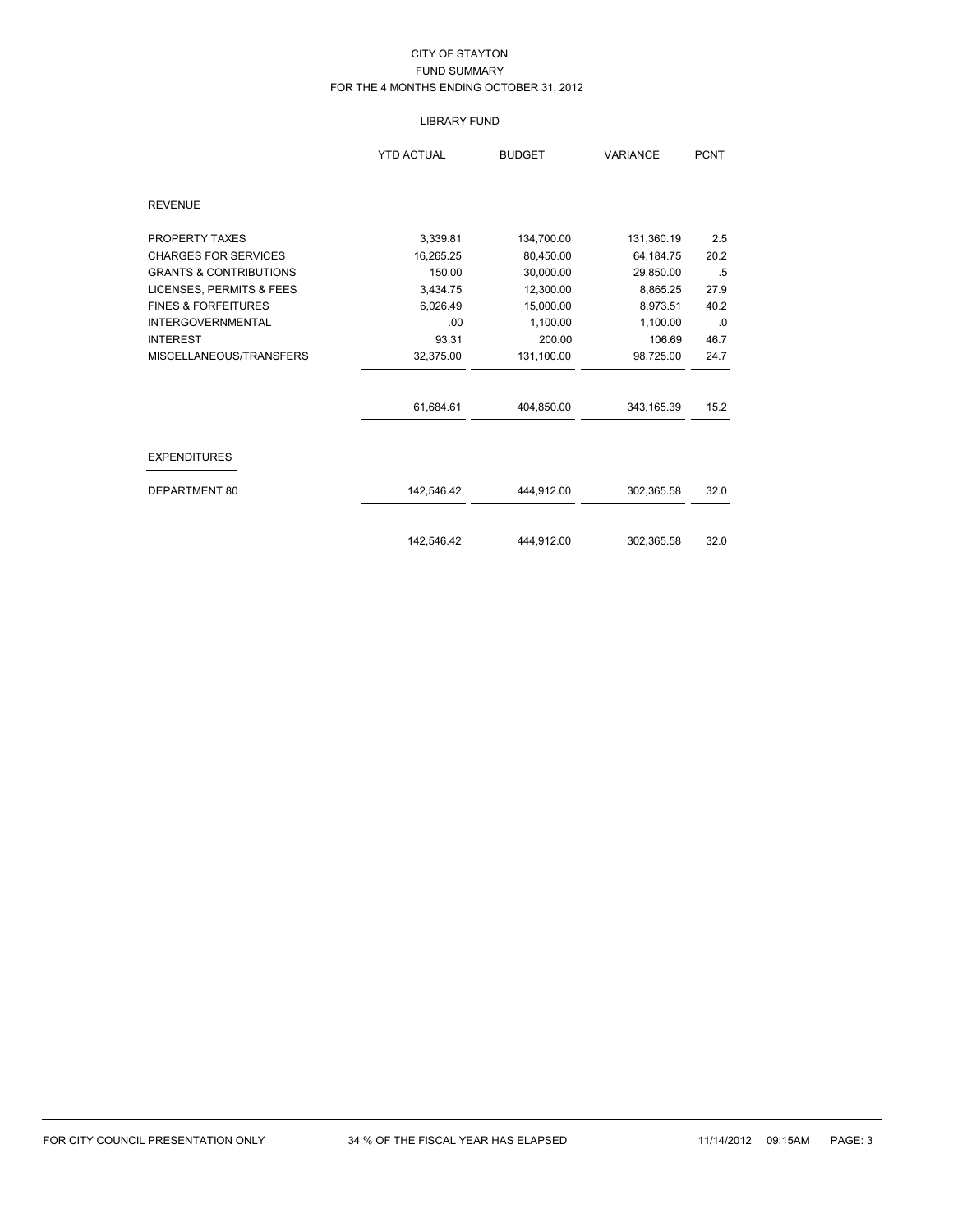#### WATER ENTERPRISE FUND

|                             | <b>YTD ACTUAL</b> | <b>BUDGET</b> | <b>VARIANCE</b> | <b>PCNT</b> |
|-----------------------------|-------------------|---------------|-----------------|-------------|
| <b>REVENUE</b>              |                   |               |                 |             |
| <b>CHARGES FOR SERVICES</b> | 825,300.11        | 1,745,000.00  | 919,699.89      | 47.3        |
| LICENSES, PERMITS & FEES    | 11,212.50         | 29,000.00     | 17,787.50       | 38.7        |
| <b>INTEREST</b>             | 2,304.65          | 3,500.00      | 1,195.35        | 65.9        |
| MISCELLANEOUS/TRANSFERS     | 183.07            | 11,000.00     | 10,816.93       | 1.7         |
|                             | 839,000.33        | 1,788,500.00  | 949,499.67      | 46.9        |
| <b>EXPENDITURES</b>         |                   |               |                 |             |
| DEPARTMENT 86               | 458,209.16        | 2,324,761.00  | 1,866,551.84    | 19.7        |
|                             | 458,209.16        | 2,324,761.00  | 1,866,551.84    | 19.7        |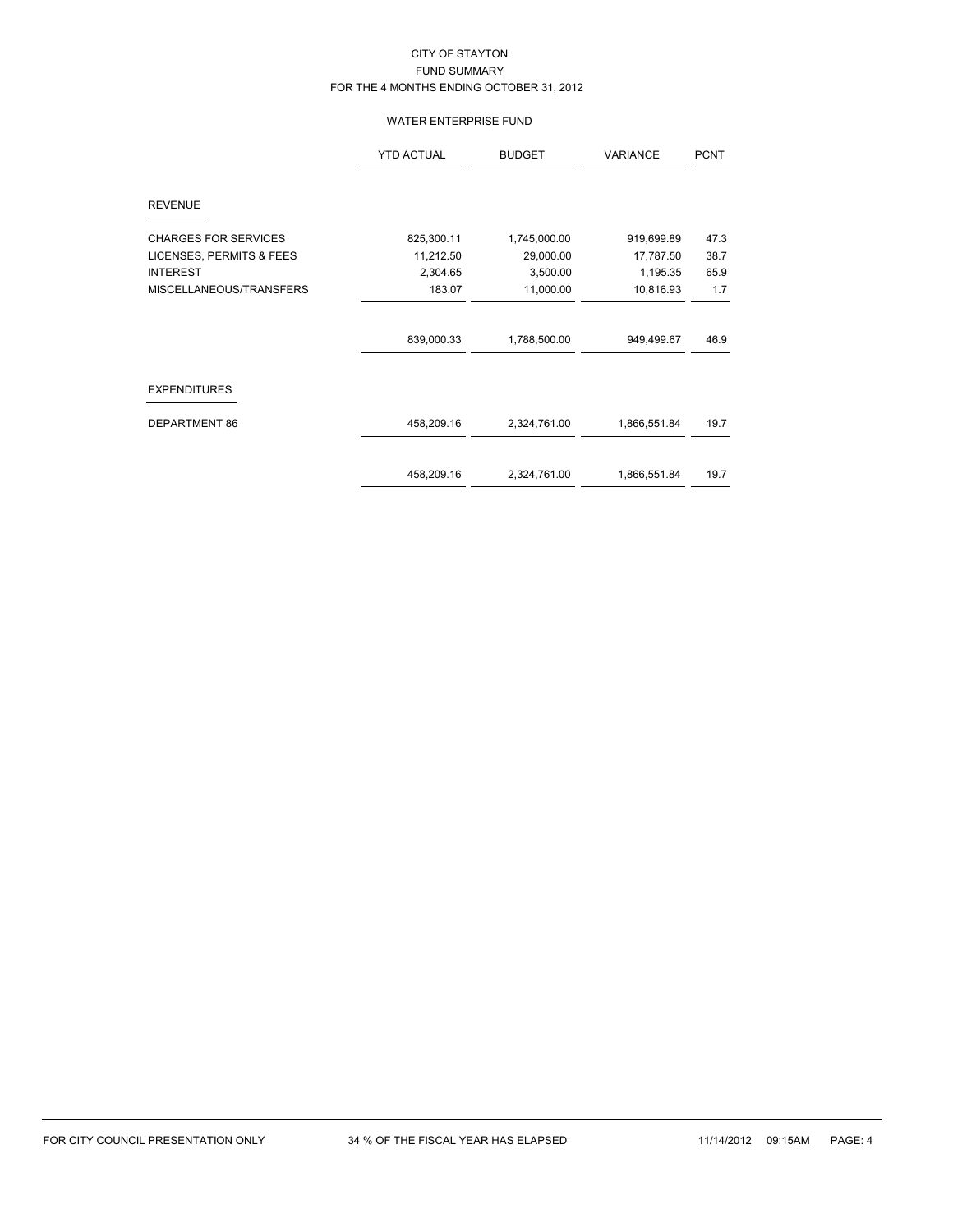#### SEWER ENTERPRISE FUND

|                             | <b>YTD ACTUAL</b> | <b>BUDGET</b> | <b>VARIANCE</b> | <b>PCNT</b> |
|-----------------------------|-------------------|---------------|-----------------|-------------|
|                             |                   |               |                 |             |
| <b>REVENUE</b>              |                   |               |                 |             |
| <b>CHARGES FOR SERVICES</b> | 868,338.19        | 2,626,680.00  | 1,758,341.81    | 33.1        |
| <b>INTEREST</b>             | 4,198.54          | 9,000.00      | 4,801.46        | 46.7        |
| MISCELLANEOUS/TRANSFERS     | 270.80            | 2,500.00      | 2,229.20        | 10.8        |
|                             | 872,807.53        | 2,638,180.00  | 1,765,372.47    | 33.1        |
| <b>EXPENDITURES</b>         |                   |               |                 |             |
| DEPARTMENT 86               | 700,985.62        | 3,405,469.00  | 2,704,483.38    | 20.6        |
|                             | 700,985.62        | 3,405,469.00  | 2,704,483.38    | 20.6        |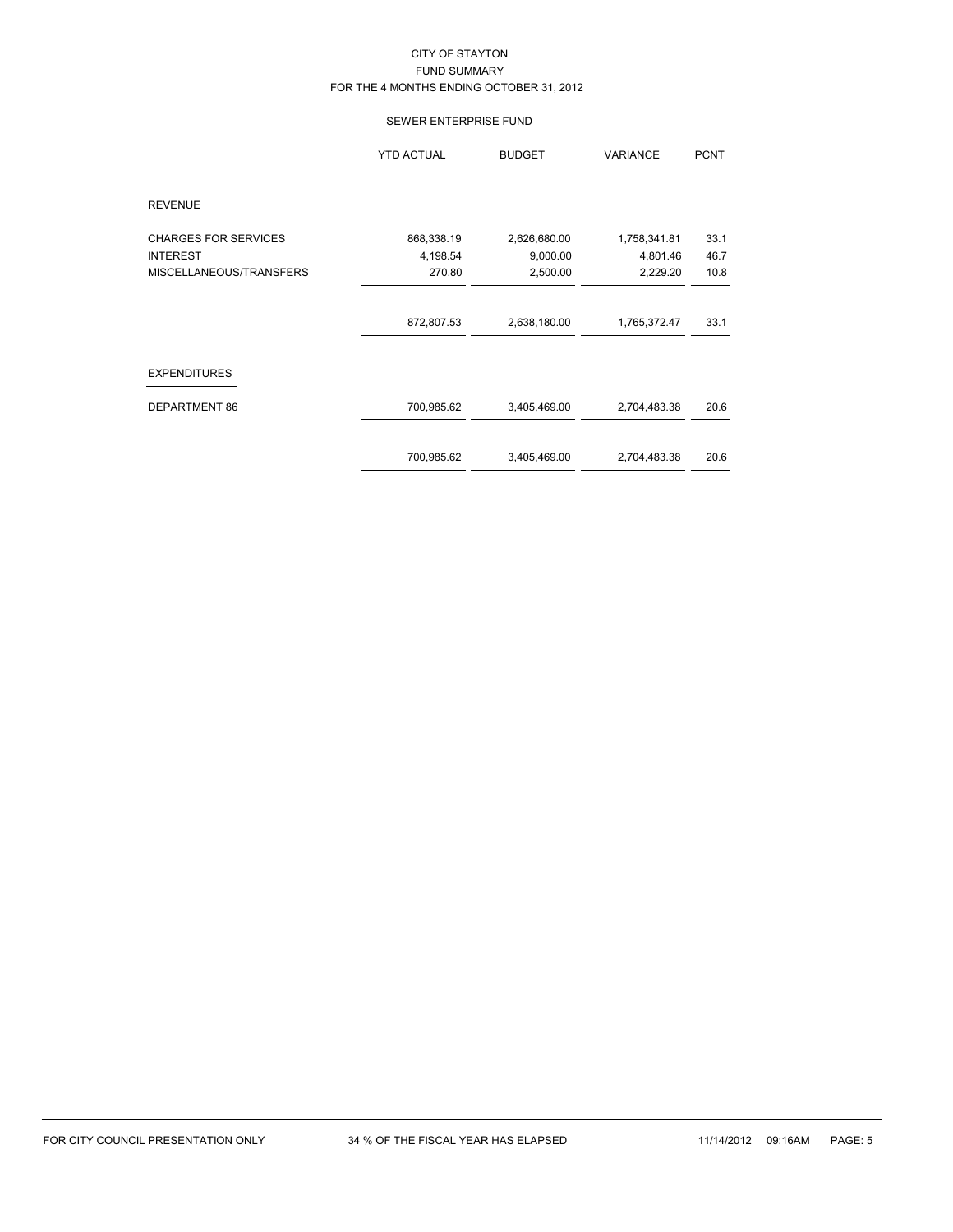#### STREET FUND

|                             | <b>YTD ACTUAL</b> | <b>BUDGET</b> | <b>VARIANCE</b> | <b>PCNT</b> |
|-----------------------------|-------------------|---------------|-----------------|-------------|
| <b>REVENUE</b>              |                   |               |                 |             |
| <b>CHARGES FOR SERVICES</b> | 28,612.81         | 84,000.00     | 55,387.19       | 34.1        |
| LICENSES, PERMITS & FEES    | 3.61              | .00           | 3.61)           | .0          |
| <b>INTERGOVERNMENTAL</b>    | 487,292.70        | 861,119.00    | 373,826.30      | 56.6        |
| <b>INTEREST</b>             | 154.63            | 250.00        | 95.37           | 61.9        |
| MISCELLANEOUS/TRANSFERS     | .00.              | 250.00        | 250.00          | .0          |
|                             |                   |               |                 |             |
|                             | 516,063.75        | 945,619.00    | 429,555.25      | 54.6        |
|                             |                   |               |                 |             |
| <b>EXPENDITURES</b>         |                   |               |                 |             |
| DEPARTMENT 80               | 386,880.34        | 977,462.00    | 590,581.66      | 39.6        |
|                             |                   |               |                 |             |
|                             | 386,880.34        | 977,462.00    | 590,581.66      | 39.6        |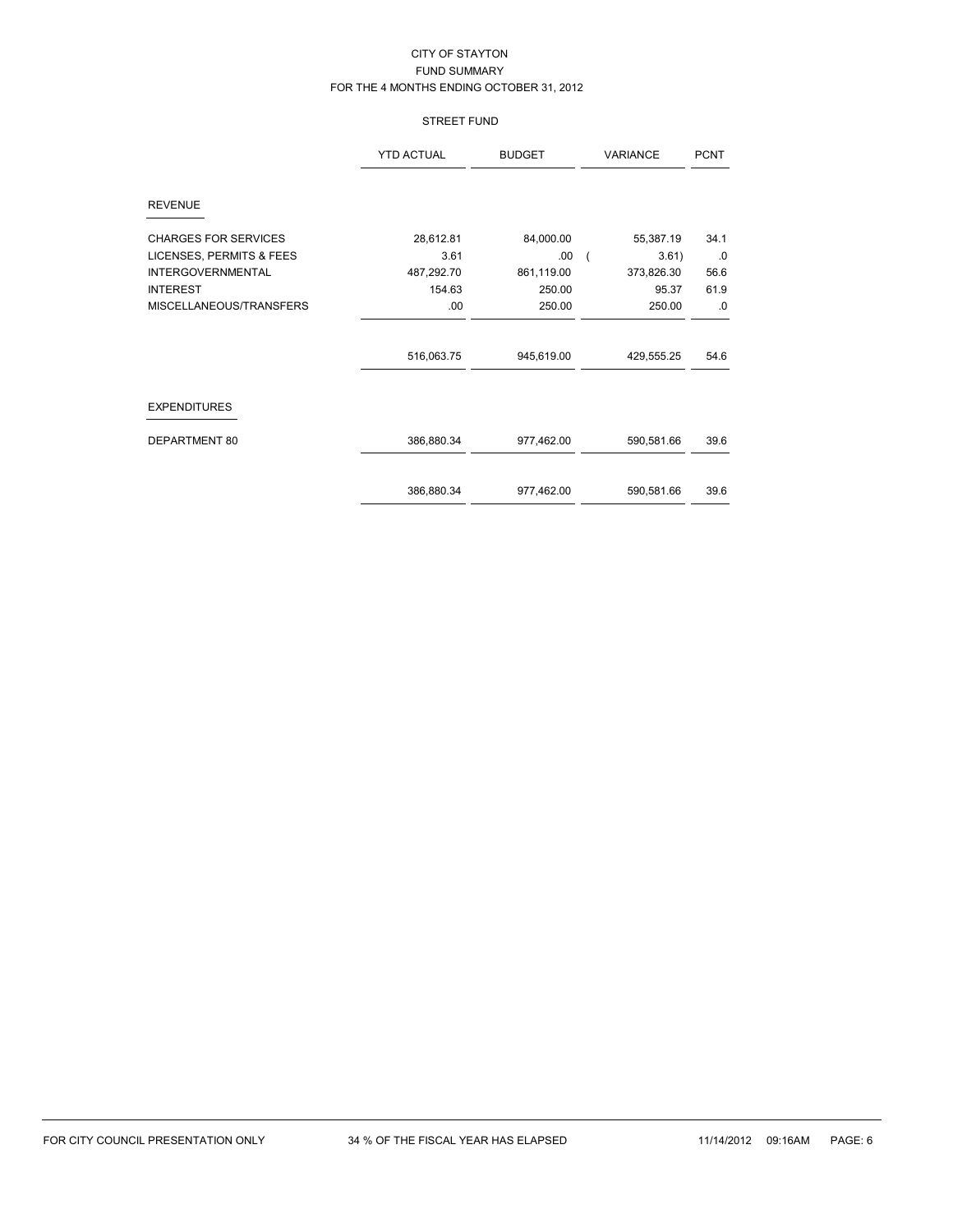#### SWIMMING POOL FUND

|                                   | <b>YTD ACTUAL</b> | <b>BUDGET</b> | VARIANCE   | <b>PCNT</b> |
|-----------------------------------|-------------------|---------------|------------|-------------|
| <b>REVENUE</b>                    |                   |               |            |             |
| PROPERTY TAXES                    | 4,030.29          | 153,400.00    | 149,369.71 | 2.6         |
| <b>CHARGES FOR SERVICES</b>       | 32,252.74         | 105,000.00    | 72,747.26  | 30.7        |
| <b>GRANTS &amp; CONTRIBUTIONS</b> | .00               | 20,000.00     | 20,000.00  | .0          |
| <b>INTEREST</b>                   | 39.12             | 300.00        | 260.88     | 13.0        |
| MISCELLANEOUS/TRANSFERS           | 19,159.98         | 79,000.00     | 59,840.02  | 24.3        |
|                                   |                   |               |            |             |
|                                   | 55,482.13         | 357,700.00    | 302,217.87 | 15.5        |
| <b>EXPENDITURES</b>               |                   |               |            |             |
| DEPARTMENT 86                     | 124,701.53        | 408,958.00    | 284,256.47 | 30.5        |
|                                   | 124,701.53        | 408,958.00    | 284,256.47 | 30.5        |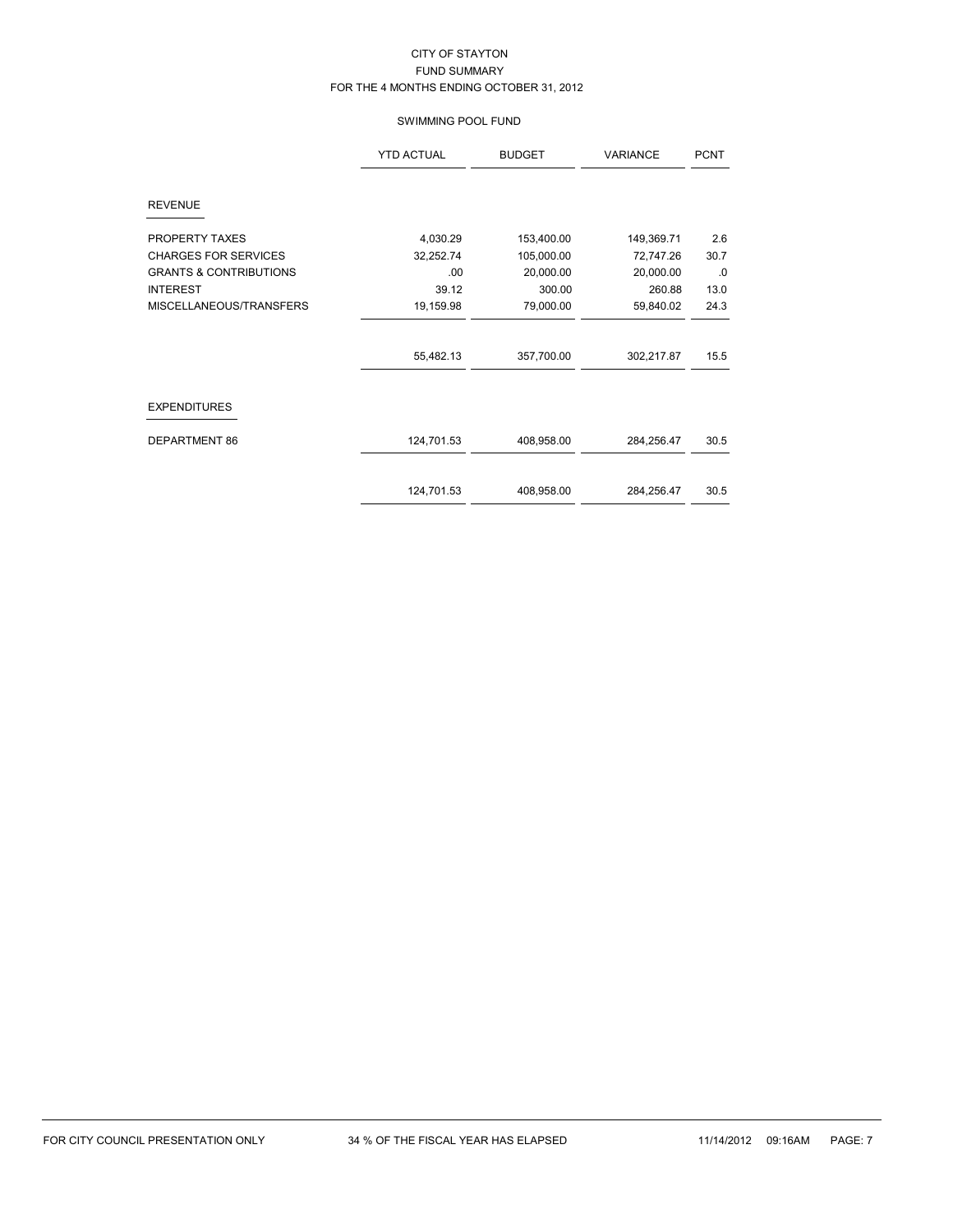

## **M E M O R A N D U M**

| TO:             | <b>Mayor Vigil and the Stayton City Council</b>         |
|-----------------|---------------------------------------------------------|
| <b>FROM:</b>    | <b>Rich Sebens, Chief of Police</b>                     |
| <b>SUBJECT:</b> | <b>Monthly Crime Rate Comparison Statistical Sheets</b> |
| DATE:           | <b>November 19, 2012</b>                                |

Below you will see the stats for the Police Department for the month of October. Activity is in line with previous months with some slight increases in the categorized report overall for the year. In October we had an excellent turnout for the joint Halloween event put on at the Stayton Fire Department. There were no issues on Halloween involving kids but there were three disturbances caused by adults who did a little too much Halloween celebrating. In October the Stayton Middle School put on a law enforcement recognition week where officers ate lunch with the students and participated in several presentations for the kids.

|                                | Oct. 2012 | Jan. thru Oct.<br>2012 | Oct.<br>2011 | Jan. thru Oct.<br>2011 |
|--------------------------------|-----------|------------------------|--------------|------------------------|
| <b>Police Activity</b>         | 725       |                        |              |                        |
| <b>Investigated Incidents</b>  | 377       | 3599                   | 341          | 3598                   |
| <b>Citations/Warning</b>       | 126       | 2504                   | 288          | 2677                   |
| <b>Traffic Accidents</b>       | 16        | 115                    | 9            | 109                    |
| <b>Arrests</b>                 | 42        | 512                    | 50           | 505                    |
| <b>Reserve Volunteer Hours</b> | 130.25    | 2250.25                | 292.25       | 3002.5                 |
| <b>Citizen Volunteer Hours</b> | 8.5       |                        |              |                        |
| <b>Peer Court Referrals:</b>   | 9         | 48                     |              |                        |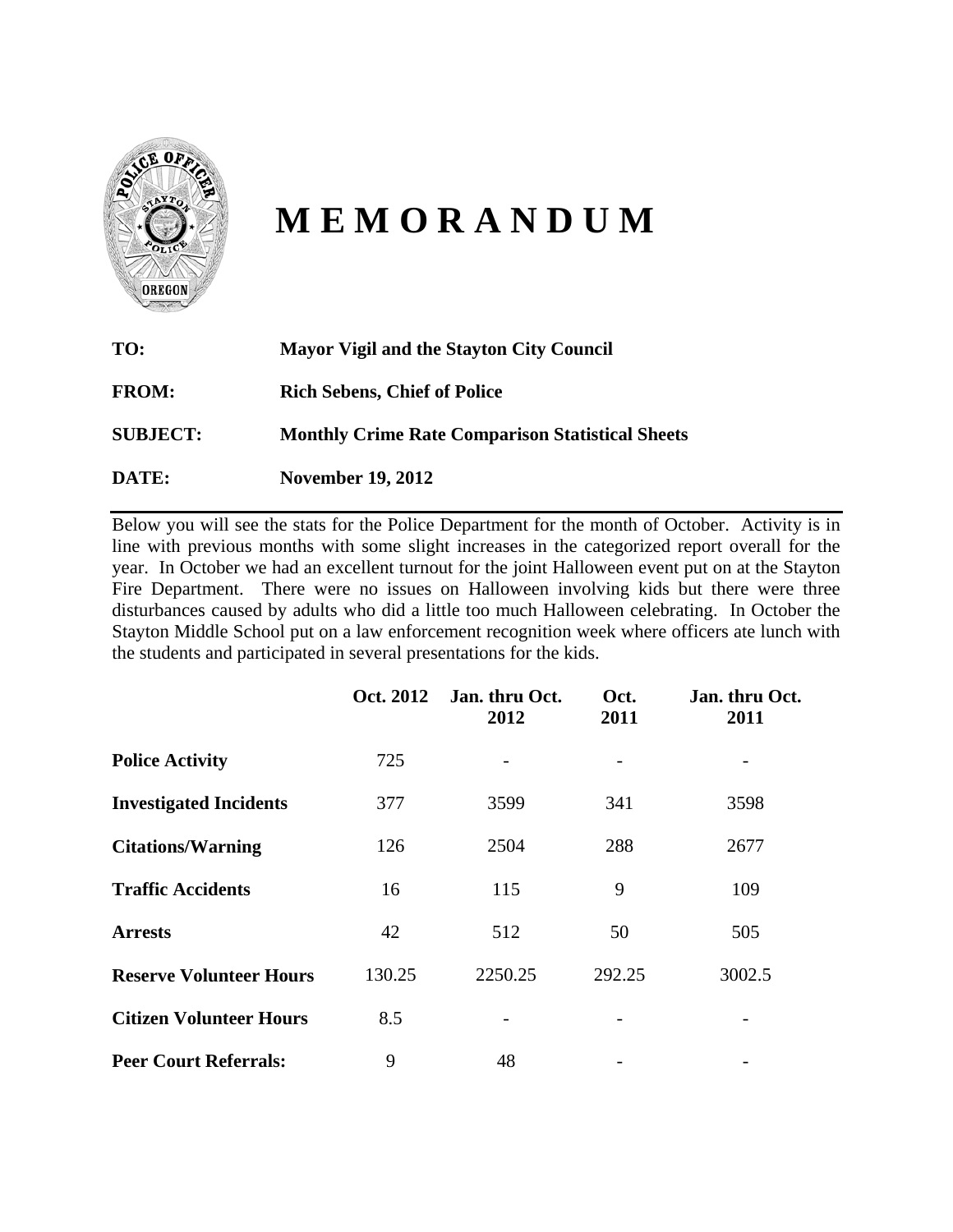| CONSOLIDATED MONTHLY CAT                              |                                       |              | STAYTON              | $\mathbf{10}$                | 1/2012               |                                       | $-10/31/2012$                | POLICE DEPARTMENT                     |                          |                   | EGORIZED REPORT-NIBRS FOR DISTRICT STAY |                         |                          |                                 |                        |                                |
|-------------------------------------------------------|---------------------------------------|--------------|----------------------|------------------------------|----------------------|---------------------------------------|------------------------------|---------------------------------------|--------------------------|-------------------|-----------------------------------------|-------------------------|--------------------------|---------------------------------|------------------------|--------------------------------|
|                                                       |                                       |              | <b>CRIMES</b>        |                              |                      |                                       | CRIMES CLEARED               |                                       |                          | PERCENT CLEARED   |                                         |                         | PERSONS ARRESTED         |                                 |                        |                                |
|                                                       | 10/1/12                               | 1/1/12       | $1/1/11$             | Per                          | rcent                | 10/1/12<br>BY.                        | ARREST & EXCEPTION<br>1/1/12 | 1/111                                 | 10/1/12                  | 1/1/12            | $1/1/11$                                |                         | £                        |                                 | 1/1/12<br>$\mathbf{e}$ | $1/1/11$<br>$\mathbf{e}$       |
|                                                       | 10/31/12                              | 10/31/12     | 10/31/11             |                              | Change               | 10/31/12<br>£                         | 10/31/12<br>$\mathbf{c}$     | 10/31/11<br>$\mathbf{e}$              | 10/31/12<br>$\mathbf{e}$ | 10/31/12          | 10/31/11<br>$\boldsymbol{\mathsf{s}}$   | Juv                     | <b>Adult</b>             | Total                           | 10/31/12 10/31/11      |                                |
| NON-CRIMINAL                                          |                                       |              |                      |                              |                      |                                       |                              |                                       |                          |                   |                                         |                         |                          |                                 |                        |                                |
| ACCIDENT-INJURY                                       |                                       |              | $\mathbf{H}$         | ۰                            | 55.6%                |                                       |                              |                                       |                          |                   |                                         |                         |                          |                                 |                        |                                |
| ALL OTHER NON-CRIMINAL<br>ACCIDENT-PROPERTY           | $\bullet$<br>251                      | 2,429<br>65  | 45<br>2,485          | $\frac{4}{3}$<br>ى<br>ب      | $1.4\%$<br>$.3\%$    |                                       |                              |                                       |                          |                   |                                         |                         |                          |                                 |                        |                                |
| NON CRIMINAL DOMESTIC DISTURBANCE                     | 270<br>$\equiv$                       | 110<br>2,618 | 103<br>2,642         | ۳                            | $6.8\%$<br>0.9%      |                                       |                              |                                       |                          |                   |                                         |                         |                          |                                 |                        |                                |
| PERSON                                                |                                       |              |                      |                              |                      |                                       |                              |                                       |                          |                   |                                         |                         |                          |                                 |                        |                                |
| AGGRAVATED ASSAULT                                    | S                                     |              | $\overline{18}$      | $\overline{2}$               | $-18.2%$             |                                       | n,                           |                                       | 100.0%                   | 83.3%             | 95.5%                                   | $\bullet\bullet$        |                          |                                 | $\mathbf{r}$           | $\mathbf{5}$                   |
| KIDNAPPING                                            | 0                                     |              | $\mathbf{r}$         | S                            | $-33.3%$             |                                       |                              | n                                     | $0.0\%$                  | $100.0\%$         | $00.0\%$                                | $\bullet$               | $\bullet$                |                                 |                        | $\overline{ }$<br>$\mathbf{I}$ |
| OFFENSE AGAINST FAMILY                                | $\bullet$<br>$\sim$                   |              | $\bullet$<br>64      | $\ddot{ }$<br>$\blacksquare$ | 30.6%<br>$-45.5%$    |                                       | $\frac{1}{2}$                | $\mathbf{u}$<br>45                    | $0.0\%$<br>$100.0\%$     | 83.3%<br>79.7%    | 90.9%<br>91.8%                          | $\bullet$               | $\bullet$<br>$\sim$      | $\bullet$<br>$\mathbf{r}$       | $\bullet$<br>43        | $\overline{41}$                |
| <b>OTHER ASSAULTS</b><br><b>RAPE</b>                  |                                       |              | S                    | S                            | $0.0\%$              | noon-on∞                              | $\mathbf{z}$                 | $\overline{\phantom{0}}$              | 100.0%                   | 66.7%             | 33.3%                                   | $\bullet$               | $\overline{\phantom{0}}$ |                                 |                        | $\overline{\phantom{0}}$       |
| RESTRAINING ORDER VIOLATION                           | ◒                                     |              | $\bullet$            | $\mathbf{z}$                 | 200.0%               |                                       | $\bullet$                    | $\mathbf{a}$                          | $0.0\%$                  | $100.0\%$         | 100.0%                                  | $\bullet$               | $\bullet$                | $\bullet$                       | ₹                      | N                              |
| <b>SEX OFFENSES</b>                                   | $\overline{\mathbf{c}}$               |              | $\overline{15}$      | $\overline{14}$              | $7.1\%$              |                                       | $\mathbf{1}$                 | $\bullet$                             | $100.0\%$                | 73.3%             | 64.3%                                   | $\bullet$               | $\bullet$                | $\bullet$                       | ∞                      | $\infty$                       |
|                                                       | $\infty$                              | 114          | 104                  |                              | 9.6%                 |                                       | $\boldsymbol{\mathcal{S}}$   | 5                                     | 100.0%                   | 80.7%             | 87.5%                                   | $\bullet$               | ₩                        | $\overline{a}$                  | 82                     | $\boldsymbol{80}$              |
| PROPERTY                                              |                                       |              |                      |                              |                      |                                       |                              |                                       |                          |                   |                                         |                         |                          |                                 |                        |                                |
| <b>ARSON</b>                                          |                                       |              | 0                    |                              | $-100.0\%$           |                                       | 0                            | 0                                     | $0.0\%$                  | $0.0\%$           | $0.0\%$                                 |                         | 0                        |                                 |                        | $\bullet$                      |
| BURGLARY - BUSINESS                                   | $\mathbf{\tilde{z}}$                  |              | $\vec{a}$            |                              | 1300.0%              | $\bullet$                             |                              | $\bullet$                             | $0.0\%$                  | 7.1%              | $0.0\%$                                 | $\bullet$               | $\bullet$                |                                 |                        |                                |
| BURGLARY - OTHER STRUCTURE                            | n                                     |              | 12                   | $\overline{\mathbf{c}}$      | 500.0%               |                                       | $\mathbf{r}$                 | $\bullet$                             | 33.3%                    | 16.7%             | $0.0\%$                                 | $\bullet$<br>$\bullet$  | $\bullet$<br>$\bullet$   |                                 | $\bullet$              |                                |
| <b>COUNTERFEITING/FORGERY</b><br>BURGLARY - RESIDENCE | $\bullet$<br>m                        |              | 45<br>$\overline{r}$ | 25<br>$\mathbf{I}$           | $80.0\%$<br>$-36.4%$ | $\bullet$<br>$\bullet$                | $\bullet$                    | $\overline{r}$                        | $0.0\%$<br>$0.0\%$       | 42.9%<br>$13.3\%$ | $28.0\%$<br>36.4%                       |                         | $\bullet$                |                                 | $\infty \cap \infty$   | oonnor                         |
| EMBEZZLEMENT                                          | $\bullet$                             |              | $\bullet$            |                              | $-100.0\%$           | $\bullet$                             | $\omega$                     | $\rightarrow$ 0                       | $0.0\%$                  | $0.0\%$           | $0.0\%$                                 | $\circ$ $\circ$         | $\bullet$                |                                 |                        |                                |
| FRAUD                                                 | 4                                     |              | 36                   | 42                           | $-14.3\%$            | $\sim$                                | 13                           | $\overline{1}$                        | $50.0\%$                 | 36.1%             | 33.3%                                   | $\bullet$               | $\overline{\phantom{0}}$ |                                 | $\overline{15}$        |                                |
| LARCENY                                               | 25                                    | 248          | 181                  |                              | 37.0%                | $\overline{a}$                        | 56                           | 58                                    | $16.0\%$                 | 22.6%             | 32.0%                                   | $\sim$                  |                          |                                 | 49                     |                                |
| MOTOR VEHICLE THEFT                                   | $\mathbf{z}$                          |              | 22                   | n                            | 340.0%               | $\bullet$<br>$\overline{\phantom{0}}$ | $\bullet$                    | $\bullet$<br>$\overline{\phantom{0}}$ | $0.0\%$<br>$00.0\%$      | 75.0%<br>27.3%    | $20.0\%$<br>$0.0\%$                     | $\bullet$               | $\bullet$<br>$\bullet$   |                                 | Ю<br>$\mathbf{r}$      | $45$ $\sim$                    |
| <b>ROBBERY</b>                                        | $\bullet$<br>$\overline{\phantom{0}}$ |              | 4                    | $\bullet$<br>$\mathbf{z}$    | $0.0\%$<br>$50.0\%$  | $\bullet$                             | E<br>ొ                       | $\mathbf{\tilde{c}}$                  | $0.0\%$                  | 100.0%            | 100.0%                                  | $\bullet$               | $\bullet$                |                                 | m                      | $\mathbf{z}$                   |
| STOLEN PROPERTY<br><b>VANDALISM</b>                   | $\overline{17}$                       |              | 139                  | 126                          | $10.3\%$             | $\sim$                                | 38                           | $\overline{31}$                       | 11.8%                    | 27.3%             | 24.6%                                   |                         |                          |                                 | $\overline{5}$         | 25                             |
|                                                       | 57                                    |              | 397<br>530           |                              | 33.5%                | $\mathbf{10}$                         | 131                          | 117                                   | 17.5%                    | 24.7%             | 29.5%                                   | m                       | $\circ$ a                | <b>In</b>                       | $\overline{141}$       | 57                             |
| SOCIETY                                               |                                       |              |                      |                              |                      |                                       |                              |                                       |                          |                   |                                         |                         |                          |                                 |                        |                                |
| ALL OTHER                                             | $\overline{a}$                        |              | 196                  | 198                          | $-1.0%$              | $\tilde{=}$                           | 109                          | 113                                   | 66.7%                    | 55.6%             | 57.1%                                   |                         |                          |                                 | 45                     | $\mathbf{60}$                  |
| <b>ANIMAL</b>                                         | 0                                     |              | $\mathbf{\hat{z}}$   | J                            | $0.0\%$              | $\bullet$                             |                              |                                       | $0.0\%$                  | 50.0%             | 100.0%                                  |                         | n 0 0                    |                                 | $\bullet$              | $\mathbf{a}$                   |
| CURFEW                                                |                                       |              | 28                   | 35                           | $-20.0\%$            |                                       | 28                           |                                       | 100.0%                   | 100.0%            | 100.0%                                  |                         |                          |                                 | 37                     | $\mathfrak{L}$                 |
| CUSTODY-MATERIAL WITNESS                              | $\bullet$                             |              | $\circ$ $\sim$       | $\bullet$                    | $0.0\%$              | 0                                     | $\circ$ $\sim$               | $\alpha$ $\omega$ $\alpha$            | $0.0\%$<br>100.0%        | $0.0\%$<br>100.0% | $0.0\%$<br>100.0%                       | $\circ$ $\circ$ $\circ$ | $\overline{\phantom{0}}$ | $\circ$ $\circ$ $\circ$ $\circ$ | $-5$                   | $\bullet$<br>$\circ$           |
| CUSTODY-MENTAL                                        |                                       |              |                      | $\circ$                      | $6.7\%$              |                                       |                              |                                       |                          |                   |                                         |                         |                          |                                 |                        |                                |
| PR1040                                                |                                       |              |                      |                              |                      | Page 1 of 2                           |                              |                                       |                          |                   |                                         |                         |                          |                                 | 11/13/2012             |                                |

PR1040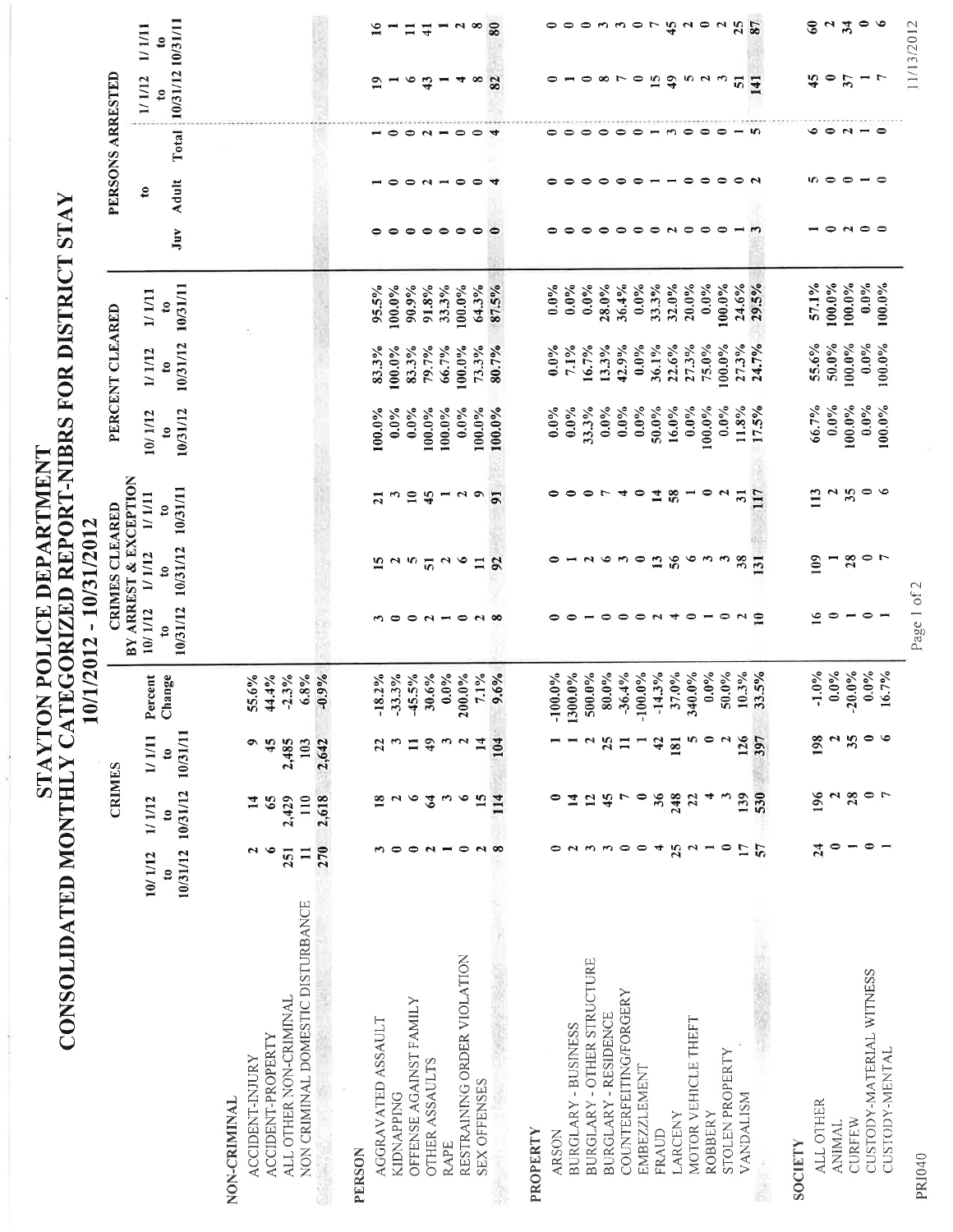|                                   |                            | <b>CRIMES</b>            |                            |                         |                          | CRIMES CLEARED           |                                 |                          | PERCENT CLEARED        |                              |     | PERSONS ARRESTED        |               |                                   |                   |
|-----------------------------------|----------------------------|--------------------------|----------------------------|-------------------------|--------------------------|--------------------------|---------------------------------|--------------------------|------------------------|------------------------------|-----|-------------------------|---------------|-----------------------------------|-------------------|
|                                   | 10/1/12                    | 1/1/12                   | 1/1/11                     | Percent                 | 10/1/12                  | 1/1/12                   | BY ARREST & EXCEPTION<br>1/1/11 | 10/1/12                  | 1/1/12                 | 1/1/11                       |     | $\boldsymbol{\epsilon}$ |               | 1/1/12                            | 1/111             |
|                                   | 10/31/12<br>$\mathfrak{e}$ | 10/31/12<br>$\mathbf{e}$ | 10/31/11<br>$\mathfrak{g}$ | lange<br>$\ddot{\circ}$ | 10/31/12<br>$\mathbf{e}$ | 10/31/12<br>$\mathbf{e}$ | 10/31/11<br>$\mathbf{e}$        | 10/31/12<br>$\mathbf{c}$ | 10/31/12<br>$\ddot{a}$ | 10/31/11<br>$\ddot{\bullet}$ | Juv | <b>Adult</b>            | Total         | 10/31/12 10/31/1<br>$\ddot{a}$    | $\mathbf{e}$      |
|                                   |                            |                          |                            |                         |                          |                          |                                 |                          |                        |                              |     |                         |               |                                   |                   |
| <b>DISORDERLY CONDUCT</b>         |                            | 55                       | $\frac{4}{6}$              | 0.6%                    |                          | 51                       | 36                              | $83.3\%$                 | 92.7%                  | 78.3%                        |     |                         |               |                                   |                   |
| <b>DR WHILE SUSP</b>              |                            | $\bullet$                | 23                         | $-73.9%$                |                          |                          | $\frac{23}{50}$                 | $100.0\%$                | $(00.0\%$              | 100.0%                       |     |                         |               |                                   |                   |
| DRIVING UNDER INFLUENCE           |                            | 52                       | 50                         | 4.0%                    |                          | 52                       |                                 | $100.0\%$                | 100.0%                 | $100.0\%$                    |     |                         |               |                                   |                   |
| <b>ELUDING</b>                    |                            |                          |                            | $50.0\%$                |                          |                          |                                 | 100.0%                   | 100.0%                 | 100.0%                       |     |                         |               | o g q 4 - 5 w g L 2 o w 3 o 1 o 1 | ង ដ ដ ដ ១ ១       |
| <b>ESCAPE</b>                     |                            |                          |                            | 300.0%                  |                          |                          |                                 | 100.0%                   | $100.0\%$              | 100.0%                       |     |                         |               |                                   |                   |
| FAIL TO DISPLAY DL                |                            |                          |                            | $0.0\%$                 |                          |                          |                                 | $0.0\%$                  | 100.0%                 | $0.0\%$                      |     |                         |               |                                   |                   |
| <b>FUGITIVE</b>                   |                            | 83                       | 82                         | $1.2\%$                 |                          | 89                       | 82                              | $100.0\%$                | 107.2%                 | $100.0\%$                    |     |                         |               |                                   |                   |
| HIT & RUN                         |                            | 36                       | 46                         | 1.7%<br>Ļ               |                          | $\infty$                 | $\mathbf{10}$                   | $25.0\%$                 | 22.2%                  | 21.7%                        |     |                         |               |                                   | $3.480$ $6.960$   |
| JQUOR LAWS                        |                            |                          | 27                         | $-37.0\%$<br>114.3%     |                          | $\frac{20}{16}$          |                                 | $0.0\%$                  | 117.6%                 | 107.4%                       |     |                         |               |                                   |                   |
| MIP TOBACCO                       |                            | $\frac{5}{15}$           | $\overline{ }$             |                         |                          |                          |                                 | 100.0%                   | 106.7%                 | $100.0\%$                    |     |                         |               |                                   |                   |
| NARCOTICS/DRUGS                   |                            | 63                       | $\mathbf{S}$               | $5.0\%$                 |                          | 67                       | 3.5492                          | 166.7%                   | 106.3%                 | 111.7%                       |     |                         |               |                                   |                   |
| PROP RECOVERED - FOR OTHER AGENCY |                            |                          |                            |                         |                          |                          |                                 | $0.0\%$                  | 11.1%                  | 100.0%                       |     |                         |               |                                   |                   |
| RECKLESS DRIVING                  |                            |                          | $\overline{\mathbf{c}}$    | 350.0%<br>100.0%        |                          |                          |                                 | $0.0\%$                  | 100.0%                 | $100.0\%$                    |     |                         |               |                                   |                   |
| <b>RUNAWAY</b>                    |                            | 35                       | $\overline{20}$            | $5.0\%$                 |                          | रु                       |                                 | 120.0%                   | 97.1%                  | 95.0%                        |     |                         |               |                                   | $\approx$ $\circ$ |
| <b>SEX OFFENSES</b>               |                            |                          |                            | $0.0\%$<br>$\tilde{=}$  |                          |                          |                                 | $0.0\%$                  | $0.0\%$                | $0.0\%$                      |     |                         |               |                                   |                   |
| <b>TRESPASS</b>                   | m                          | 55                       | 47                         | 7.0%                    |                          | 38                       | 38                              | $60.0\%$                 | 69.1%                  | 80.9%                        |     |                         | $\sim$        |                                   | 15                |
| VEH RECOVERED - FOR OTHER AGENCY  |                            |                          |                            | $0.0\%$                 |                          |                          |                                 | $0.0\%$                  | $100.0\%$              | $0.0\%$                      |     |                         |               |                                   |                   |
| WARRANT                           |                            | 33                       | $\frac{8}{10}$             | 3.3%                    |                          | रु                       | $\frac{8}{10}$                  | $0.0\%$                  | $103.0\%$              | $100.0\%$                    |     |                         |               | $\frac{8}{7}$                     | 38                |
| WEAPONS                           |                            |                          |                            | $0.0\%$                 |                          |                          |                                 | $0.0\%$                  | 116.7%                 | 33.3%                        | ం ఆ | $\frac{8}{10}$          |               |                                   |                   |
|                                   | 73                         | 711                      | 679                        | 4.7%                    | 57                       | 581                      | 546                             | 78.1%                    | 81.7%                  | 80.4%                        |     |                         | $\frac{4}{2}$ | 512                               | 197               |
|                                   |                            |                          |                            |                         |                          |                          |                                 |                          |                        |                              |     |                         |               |                                   |                   |
| <b>GRAND TOTALS</b>               | 408                        | 3,973                    | 3,822                      | 4.0%                    |                          |                          |                                 |                          |                        |                              |     |                         |               |                                   |                   |
|                                   |                            |                          |                            |                         |                          |                          |                                 |                          |                        |                              |     |                         |               |                                   |                   |

Page 2 of 2

11/13/2012

Ŷ.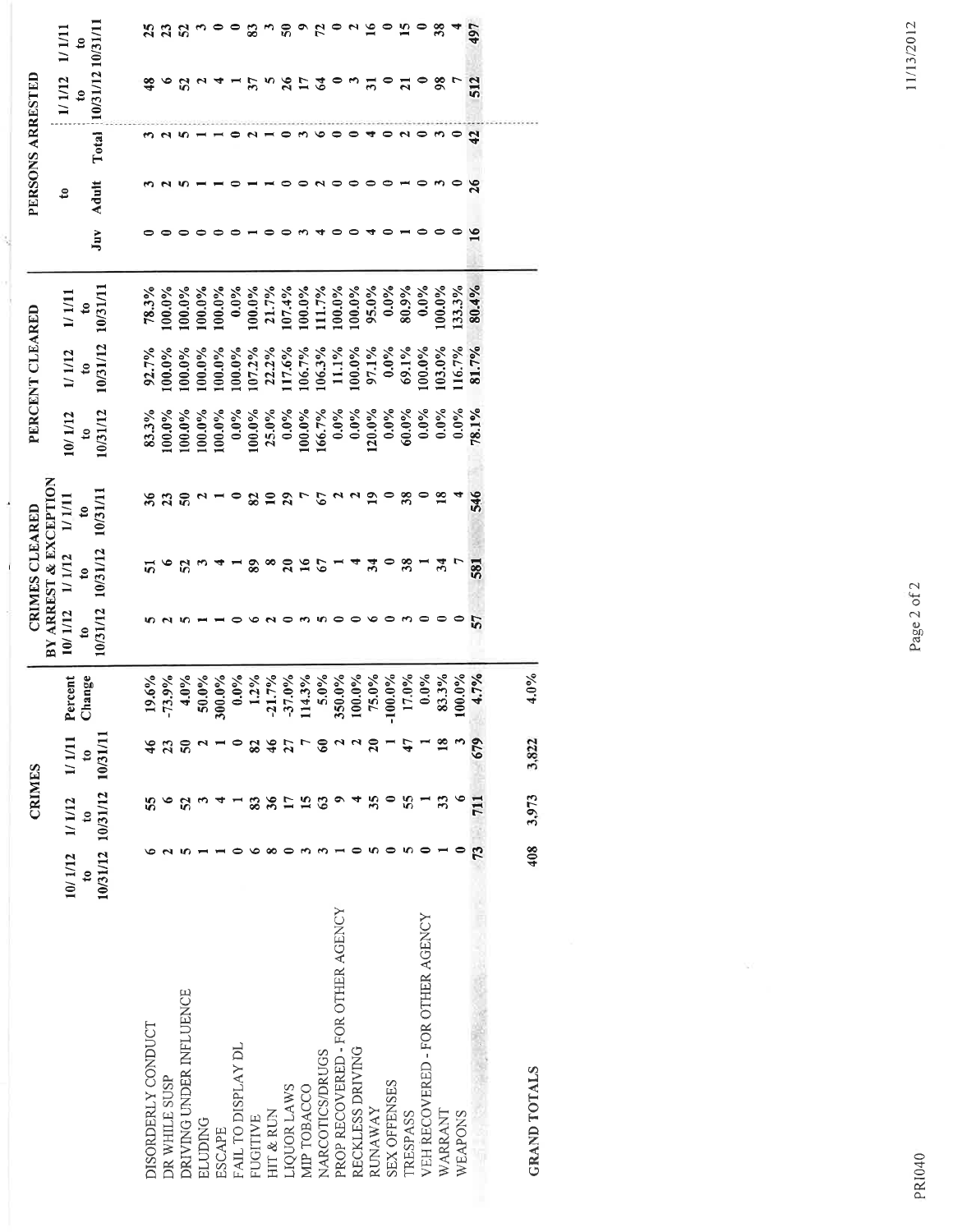

## **CITY OF STAYTON** MONTHLY OPERATING REPORT

#### **TO: Mayor A. Scott Vigil and the Stayton City Council**

- **FROM: Jennifer Russell, Administrative Assistant**
- **THRU: Dave Kinney, Public Works Director**
- **DATE: November 19, 2012**

**SUBJECT: October Monthly Operating Report** 

#### **KEY ACTIVITIES STATUS**

- **WWTP Facility** Effluent flows: 38.19 million gallons were treated during October. The highest flow was 1.85 million gallons on October 29th, and the lowest flow was 0.90 million gallons on October 7th. The average flow was 1.23 million gallons. Total rainfall for October was 7.69 inches. 13.11 tons of dewatered biosolids were produced.
- **WTP** Highest production day was 5,496,000 on the October 5th.
- **Water System** City crews installed one new meter, replaced 3 meters and installed 147 new radios. Lowered meter base on First Ave. Replaced 2 services on Kent Ave. Cleaned #3 Filter bed. Replaced a meter stop on Wyatt. Installed 2 new services & replaced one service on E. Washington. Completed 8" water line on E. Washington and First.
- **Streets** Swept 259 curb miles and removed approximately 214 cubic yards of material.
- Parks Court ordered Community Service: 16 hours; Volunteers: 9 hours.
- **Building Permits**

| <b>Permit Type</b>                             | <b>Issued</b> | <b>SDC's Paid</b> |
|------------------------------------------------|---------------|-------------------|
| New Single Family Dwelling                     |               | \$22,130.00       |
| Residential Building Addition/Alteration/Other |               |                   |
| Commercial Building Addition/Alteration/Other  |               |                   |
| Electrical                                     |               |                   |
| Mechanical                                     |               |                   |
| Plumbing                                       |               |                   |
| <b>TOTAL</b>                                   | 15            | \$22,130.00       |

*One (1) Residential SDC = \$11,065*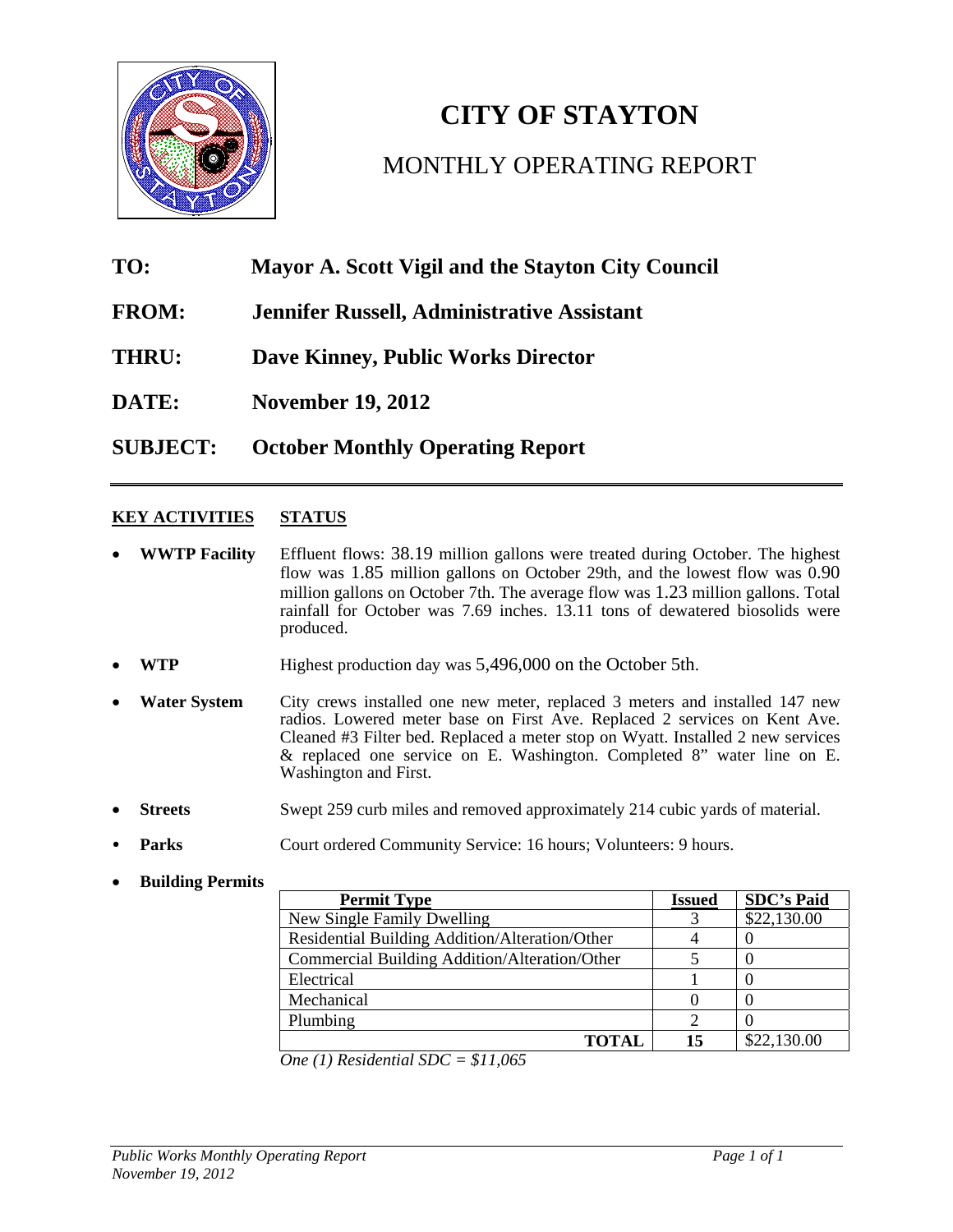

## **M E M O R A N D U M**

#### **TO**: **Mayor Scott Vigil and Stayton City Councilors**

**FROM**: **Louise Meyers** 

**DATE: November 19, 2012** 

#### **SUBJECT: Library Director's Report, October Activities**

#### **Updates:**

I am excited to announce that the American Library Association and the Library Journal, a professional journal, have released the annual rating or index of libraries based on circulation, library visits, program attendance, and computer use per capita, and Stayton Library scored higher in circulation per capita and other statistics than many libraries in our area including Silver Falls and McMinnville Library. We had a count of 12 circulations per capita, while Silver falls was 6, and McMinnville was 8. I am proud of this because it shows that our patrons love the library and it says a lot for our staff.

We were proud to have the Election ballot box in our library again this year, and our door count for the final two days was over 600—about double what we would normally see. Many of the people who came in to vote also got library cards or checked out items.